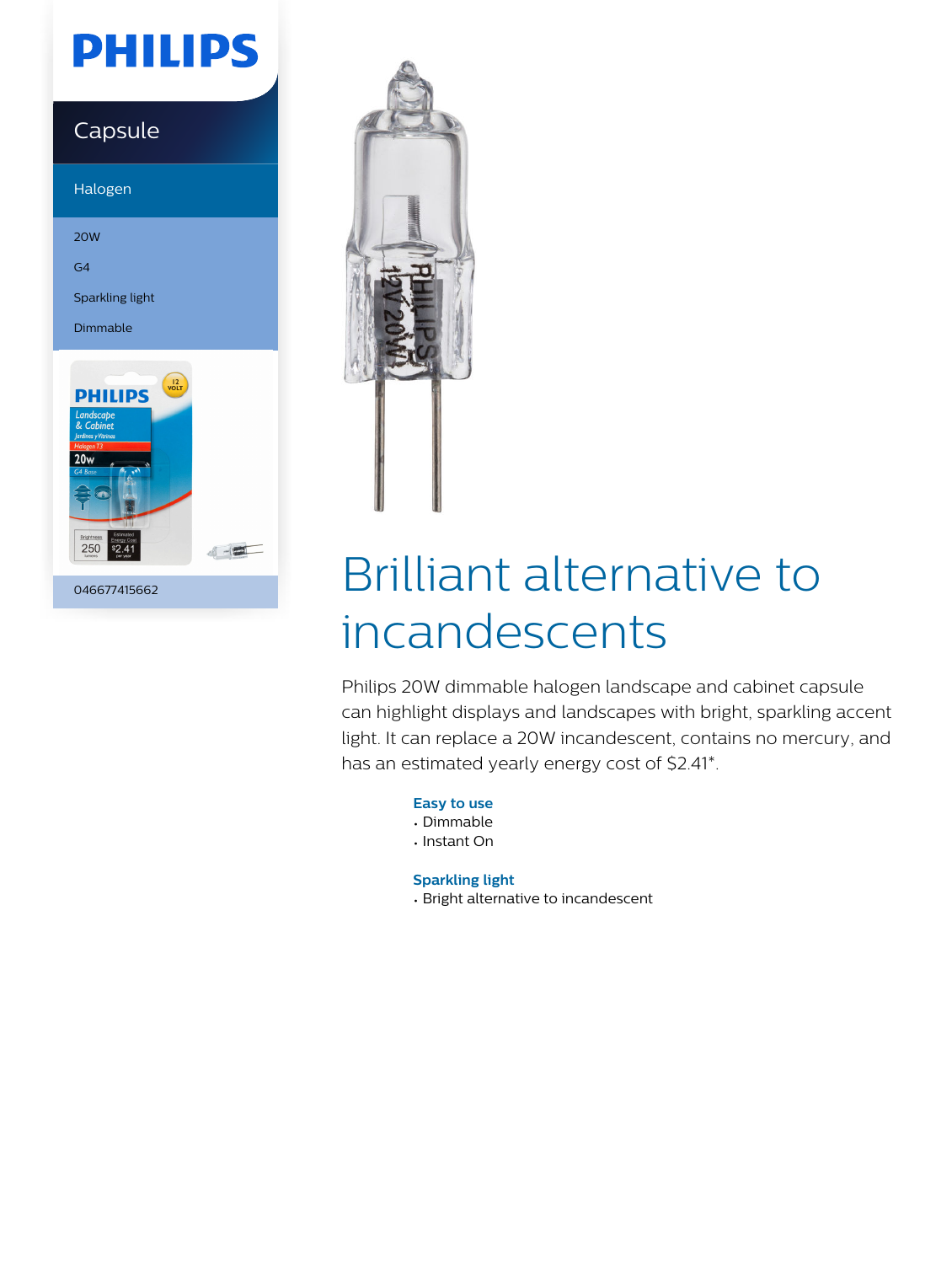### **Highlights**

#### **Dimmable**

This bulb can be used with most dimmers to create your desired ambience.

#### **Instant On**



Just by turning the switch, the light is at full brightness. No slow starting or waiting.

### Specifications

#### **Bulb characteristics**

- Shape: Capsule
- Dimmable: Yes
- Base: G4
- Lamp shape code: T3

#### **Durability**

- Average life (at 2.7 hrs/day): 1.8 year(s)
- Nominal lifetime: 2,000 hour(s)

#### **Light characteristics**

- Application: Accent light
- Color rendering index (CRI): 100
- Color temperature: 3000 K
- Light Color Category: Clear
- $\cdot$  Nominal luminous flux: 250 lumen

#### **Power consumption**

- Voltage: 12 V
- Wattage: 20 W

**Alternative to incandescent** This halogen light bulb provides a bright, sparkling light, ideal for adding brilliance and drama to your home.

- **Bulb characteristics**
- Shape: Capsule
- Application: Accent light
- EAN/UPC product: 046677415662
- Average life (at 2.7 hrs/day): 1.8 year(s)
- Net weight: 0.004 kg
- Gross weight: 0.009 kg
- Color rendering index (CRI): 100
- Height: 12.700 cm
- Color temperature: 3000 K
- Length: 0.850 cm
- Light Color Category: Clear
- Width: 7.620 cm
- Voltage: 12 V
- Nominal luminous flux: 250 lumen
- Material number (12NC): 924062217122
- Wattage: 20 W
- Base: G4
- Lamp shape code: T3